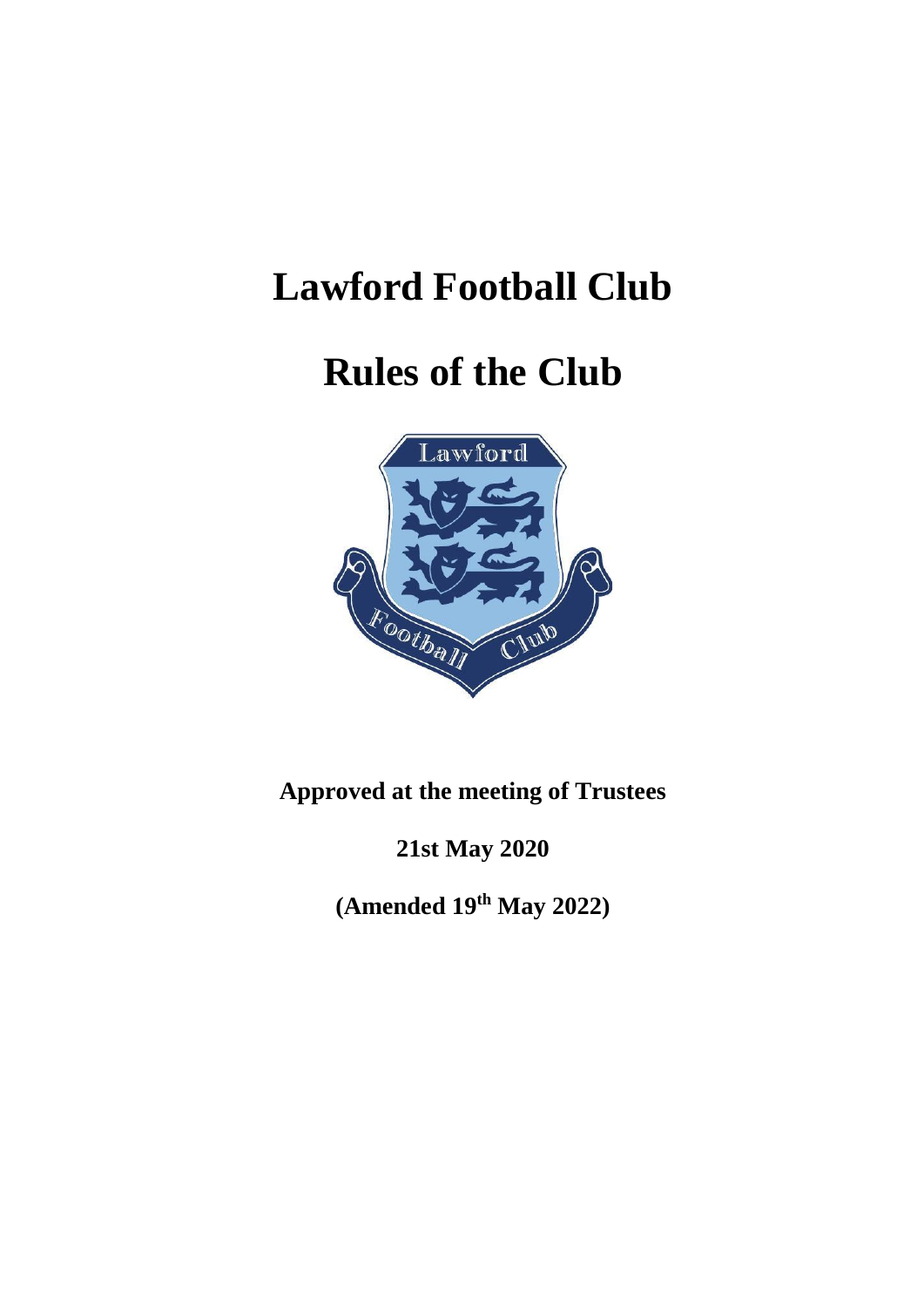### **Lawford Football Club Rules**

#### **1 Title**

1.1 The Club shall be known as Lawford Football Club (hereinafter called the Club)

#### **2 Constitution**

2.1 As a Charitable Incorporated Organisation all powers associated with the Trustees will be in accordance with the Constitution. The Constitution is the governing document of the Club. A copy of the Constitution is available on the Club's website [www.lawfordfc.co.uk](http://www.lawfordfc.co.uk/)

#### **3 Affiliations**

3.1 The Club and all encompassed sections shall be affiliated to The Essex County Football Association Ltd

#### **4 Rules**

- 4.1 The rules of the Football Association will apply whilst the Club is affiliated to that organisation either directly or through membership of any league.
- 4.2 Members of the Club shall adhere to and abide by **all** the Club's Rules, Policies and Procedures, which may be amended as necessary by the Trustees.
- 4.3 The Trustees shall have the power to decide all questions and disputes arising in respect of any issue concerning the Club Rules.
- 4.4 It is the duty of each member of the Club to exercise his or her powers as a member of the Club in the way he or she decides in good faith would be most likely to further the purposes of the Club.

#### **5 Membership**

- 5.1 Any person who wishes to be a member must apply on the Membership Application Form and deliver it to the relevant Club Secretary. Admission to membership shall be at the discretion of the Trustees. An appeal against refusal may be made to the Trustees in accordance with Section 9. (1) (b) (iv) of the Constitution.
- 5.2 Membership shall become effective upon an applicant's name being entered in the Club's Membership Register.
- 5.3 In the event of a member's resignation or cessation of membership, their name shall be removed from the Club's Membership Register.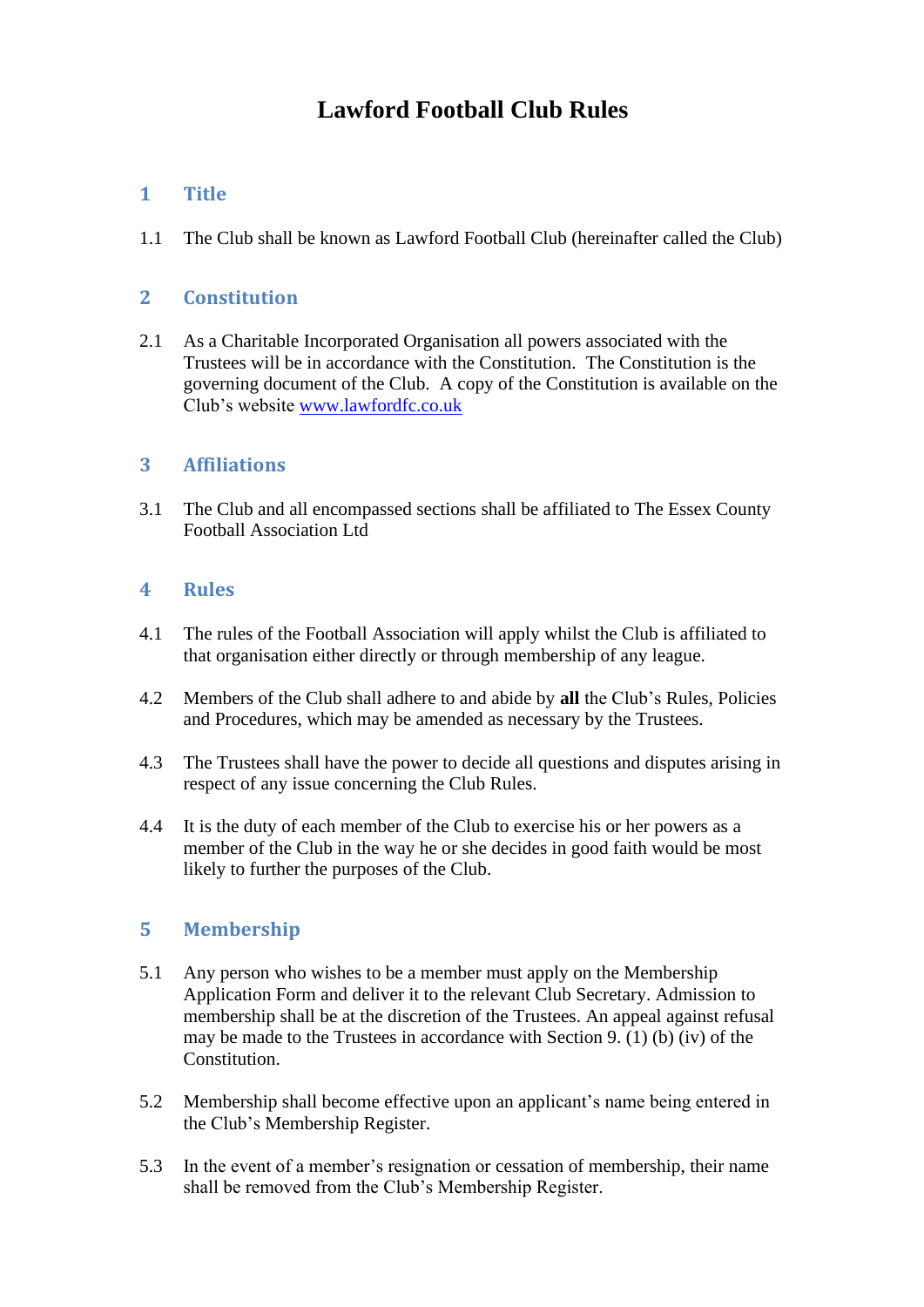- 5.4 The FA and Parent County Association shall be given access to the overall Membership Register on demand.
- 5.5 Membership will continue in accordance with Section 9. (4) (a) of the Constitution until the start of the following season when they should register again.

#### **6 Annual Club Membership Fee**

- 6.1 An annual fee payable by each member shall be determined from time to time by the Trustees for each section and set at a level that will not pose a significant obstacle to participation. This will be confirmed or revised at the Annual General Meeting ("AGM").
- 6.2 Any fee shall be payable on a successful application for membership and annually by each member. Fees shall not be repayable unless expressly authorised by the Trustees.
- 6.3 The Trustees shall have the authority to levy further subscriptions from the members as are reasonably necessary to fulfil the overall objects of the Club.

#### **7 Officers**

- 7.1 The Trustees shall appoint one of their number as Chair of Trustees. The Chair of Trustees will also be the Club Chairperson
- 7.2 The Trustees shall appoint following Officers: Club Treasurer; Senior Treasurer; Minutes Secretary; Club Welfare Officer and Secretary from each affiliated section.
- 7.3 Other Officer roles within the Club shall be: the Facilities & Construction Officer; Media Officer; Junior Football Development Officer; Senior Football Development Officer; Coffee Bar Manager; Bar Manager; Fundraising Officer; Fixture Secretary; Pitch Maintenance Coordinator.
- 7.4 Club Officers will be members of the Club. Trustees may also serve as Club Officers.
- 7.5 The Junior Football Development Officer; Senior Football Development Officer; Fundraising Officer; Bar Manager; Coffee Bar Manager and Pitch Maintenance Coordinator are authorised to appoint Sub Committees/Teams of Club Members to undertake their duties. The Sub Committees are responsible to the Trustees.
- 7.6 Each Club Officer shall be appointed at the first meeting of the Trustees following the Annual General Meeting ("AGM") unless otherwise agreed by the **Trustees**
- 7.7 Each Club Officer shall hold office from the date of appointment until the first meeting of the Trustees following the next AGM unless otherwise resolved at an earlier meeting of the Trustees.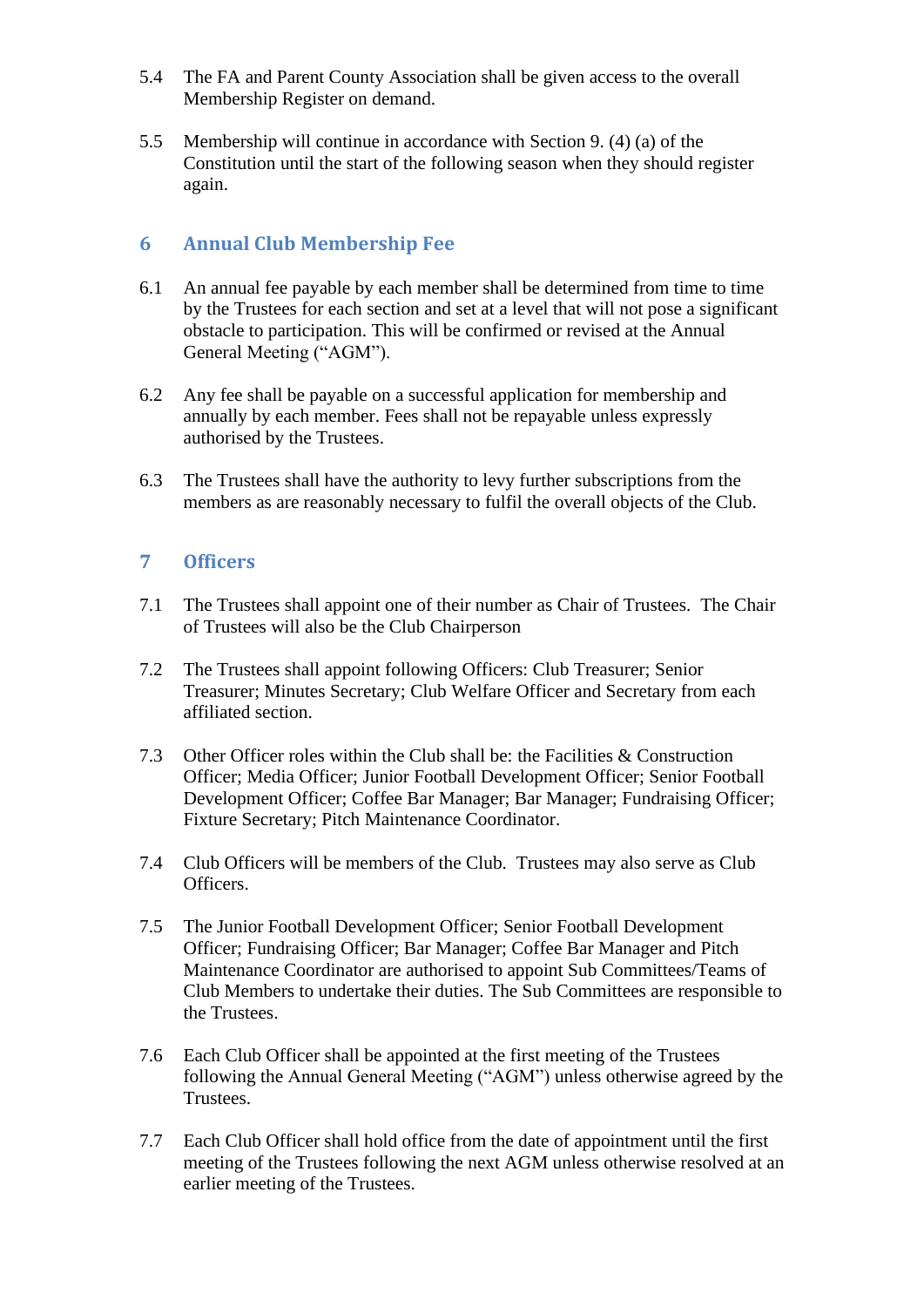- 7.8 One person should hold no more than two (2) positions of Club Officer at any time. The Trustees shall be responsible for the management of all the affairs of the Club.
- 7.9 The position of a Club Officer shall be vacated if such a person is subject to a decision of The FA that such person be suspended from holding office or from taking part in any football activity relating to the administration or management of a football club.

#### **8 Meetings**

- 8.1 The Trustees shall meet on the third Thursday of every month.
- 8.2 The following Officers are required to attend the monthly meeting of Trustees: Club Treasurer; Senior Treasurer; Minutes Secretary; Club Welfare Officer and Secretary from each affiliated section.
- 8.3 The Trustees may also require other Officers to attend the monthly meeting of Trustees.
- 8.4 Decisions of the Trustees shall be entered into the Minute Book of the Club to be maintained by the Minutes Secretary

#### **9 Club Teams**

- 9.1 The Trustees prior to 1 July each year shall appoint a Club member to be responsible for each of the Club's football teams unless otherwise agreed by the Trustees.
- 9.2 The appointed members shall be responsible for managing the affairs of the team. The appointed members shall be a member of the Football Development Sub Committee.
- 9.3 Each Club Manager shall hold office from the date of appointment until the first meeting of the Trustees following the next AGM unless otherwise resolved at an earlier meeting of the Trustees.

#### **10 Finances**

- 10.1 A bank account shall be opened and maintained in the name of the Club (the "Club Account"). Designated account signatories shall be the Club Chairperson, The Club Treasurer and one of the Club Section Treasurers. No sum shall be drawn from the Club Account except by cheque, signed, or automated bank payment, authorised by two designated signatories (other than by use of debit cards as authorised by the Trustees). All monies payable to the Club shall be received by the Club Treasurer and deposited in the Club Account.
- 10.2 The Club Property shall be applied only in furtherance of the objects of the Club.
- 10.3 The Trustees shall have the power to authorise the payment of remuneration and expenses to any member of the Club (although the Club will not remunerate a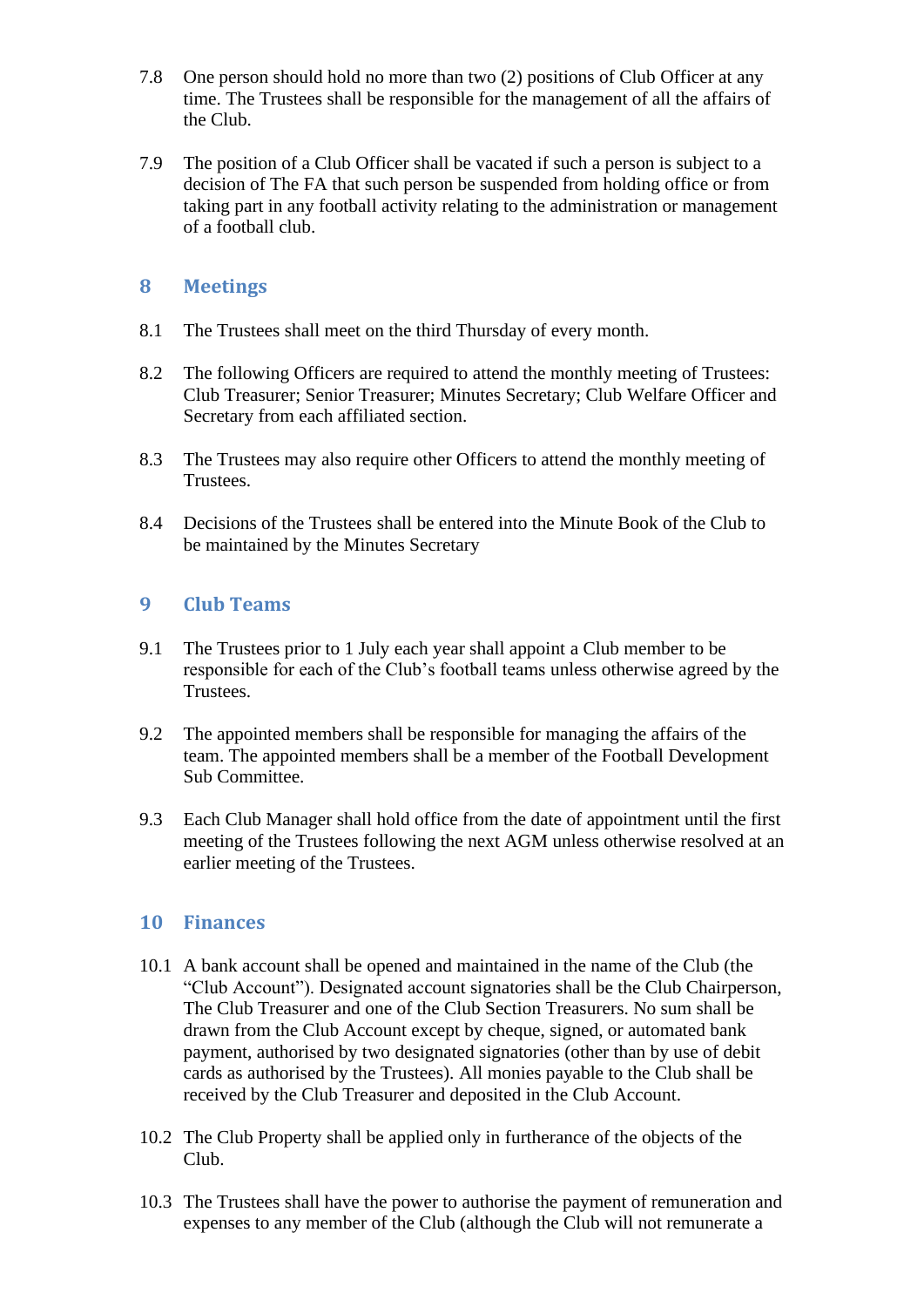member for playing) and to any other person or persons for services rendered to the Club.

10.4 The Trustees may choose to delegate the authorisation of allowable discretionary expenditure subject to certain limits. The current limits agreed by the Trustees are -

Team managers £50 Chair or Club Treasurer £250 Chair and Club Treasurer £500

For the purchase of goods for resale in the main bar or tea bar: Club Treasurer or Senior Treasurer £800

- 10.5 The Club shall keep accounting records for recording the fact and nature of all payments and receipts so as to disclose, with reasonable accuracy, at any time, the financial position, including the assets and liabilities of the Club. The Club must retain its accounting records for a minimum of six (6) years.
- 10.6 A copy of any Financial Statement shall, on demand, be forwarded to The FA.
- 10.7 The Financial year is from 1 June to 31 May.

#### **11 Donations**

- 11.1 Other than for relatively small one-off donations (through bucket collections and fund-raising activities), the Trustees will enquire the name and address of individuals and organisations that make donations to the Club.
- 11.2 For larger donations, the Trustees will undertake further steps to identify and verify the identity of the donor so they can assess any risks. These checks include understanding the activity of the donor organisation, the jurisdiction where the donor is based, checks with the Register of Charities and Companies House, and other publicly available sources of information.
- 11.3 The Trustees will consider any conditions attached to grants and donations. This includes donations that could be "tainted donations". Where any Trustee or Club Officer has cause to believe that a donation could be tainted, the Chair or Club Treasurer should be informed immediately. The 3 conditions which must be met for a donation to be tainted are:
	- i. the donation to the charity and arrangements entered into by the donor are connected;
	- ii. the main purpose of entering into the arrangements is for the donor, or someone connected to the donor, to receive a financial advantage directly or indirectly from the charity; and
	- iii. the donation isn't made by a qualifying charity-owned company or relevant housing provider linked with the charity to which the donation is made.
- 11.4 The Trustees will only accept conditional grants and donations on behalf of the Club where these are compatible with Club's objects, current priorities and planned activities and do not undermine the Club's independence.